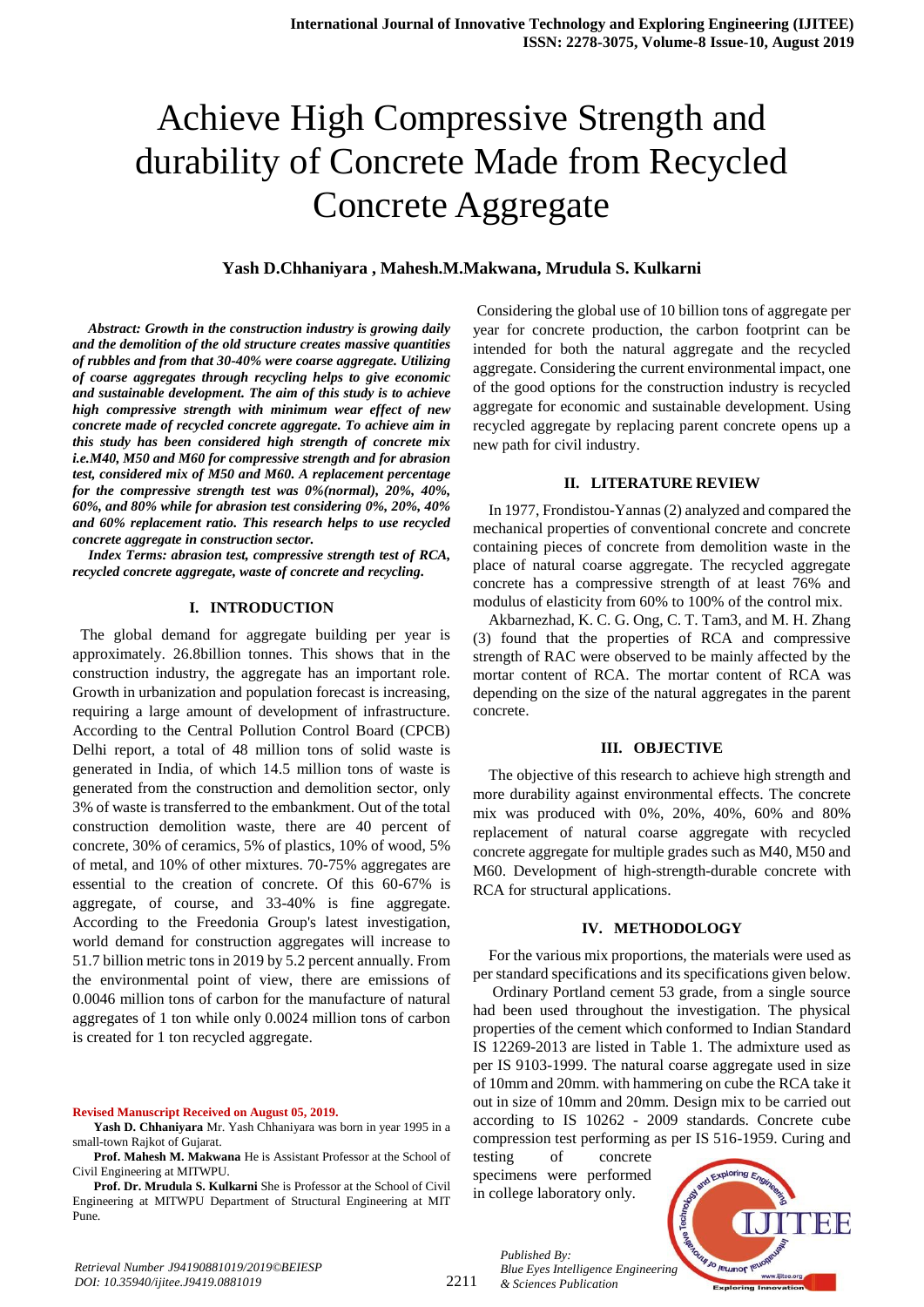## *Mix Proportion*

Mix design is carried out using IS 10262-2009. The objective of the mix design is to compare the compressive strength and other test results at 28, 56, 90 days and relevant observations discussed. The final mix proportions were obtained for M40, M50 and M60 grade of concrete using IS 10262-2009 with different trial mix. The trial mix design for different grades of concrete was carried for different water cement ratio and workability is checked using slump cone tests. Accepted trial mixes were further used to cast the trial cube specimens and were tested for compressive strength at the 28, 56, and 90 days curing age. Observing the results of trial casting the appropriate mix is finalized. This finalized mix proportion is used for further casting.

| Table.1 Ingredients for three cubes of concrete for m40 |  |
|---------------------------------------------------------|--|
|---------------------------------------------------------|--|

|                 | Unit weight          |                                  |      |      |      |  |  |  |  |  |
|-----------------|----------------------|----------------------------------|------|------|------|--|--|--|--|--|
| Ingredient<br>S | Replacement with RCA |                                  |      |      |      |  |  |  |  |  |
|                 | 0%                   | 20%                              | 40%  | 60%  | 80%  |  |  |  |  |  |
| Cement          | 4.62                 | 4.62                             | 4.62 | 4.62 | 4.62 |  |  |  |  |  |
|                 | kg                   | kg                               | kg   | kg   | kg   |  |  |  |  |  |
| $20 \text{ mm}$ | 8.46                 | 6.76                             | 5.11 | 3.38 | 1.69 |  |  |  |  |  |
| (Natural)       | kg                   | 8 kg                             | kg   | 4 kg | 2 kg |  |  |  |  |  |
| $20 \text{ mm}$ |                      | 1.69                             | 3.38 | 5.07 | 6.76 |  |  |  |  |  |
| (RCA)           |                      | 2 kg                             | 4 kg | 6 kg | 8 kg |  |  |  |  |  |
| $10 \text{ mm}$ | 5.64                 | 4.51                             | 3.29 | 2.25 | 1.12 |  |  |  |  |  |
| (Natural)       | $k_{\underline{g}}$  | 2 kg                             | kg   | 6 kg | 8 kg |  |  |  |  |  |
| $10 \text{ mm}$ |                      | 1.12                             | 2.25 | 3.38 | 4.47 |  |  |  |  |  |
| (RCA)           |                      | 8 kg                             | 6 kg | 4 kg | 2 kg |  |  |  |  |  |
| Fine            | 7.41                 | 7.41                             | 7.41 | 7.41 | 7.41 |  |  |  |  |  |
| aggregate       | kg                   | kg                               | kg   | kg   | kg   |  |  |  |  |  |
| Water           | 1.56                 | 1.56                             | 1.56 | 1.56 | 1.56 |  |  |  |  |  |
|                 | lit                  | lit                              | lit  | lit  | lit  |  |  |  |  |  |
| Admixtur        | 0.04                 | 0.04                             | 0.04 | 0.04 | 0.04 |  |  |  |  |  |
| e               | $62$ kg              | 62 kg<br>62 kg<br>62 kg<br>62 kg |      |      |      |  |  |  |  |  |

Table.2 Ingredients for three cubes of concrete for M50

|                 | Unit weight          |                   |       |       |       |  |  |  |
|-----------------|----------------------|-------------------|-------|-------|-------|--|--|--|
| Ingredients     | Replacement with RCA |                   |       |       |       |  |  |  |
|                 | 0%                   | 20%<br>40%<br>60% |       |       |       |  |  |  |
| Cement          | 5.07                 | 5.07              | 5.07  | 5.07  | 5.07  |  |  |  |
|                 | kg                   | kg                | kg    | kg    | kg    |  |  |  |
| $20 \text{ mm}$ | 6.103                | 4.882             | 3.663 | 2.440 | 1.222 |  |  |  |
| (Natural)       | kg                   | kg                | kg    | kg    | kg    |  |  |  |
| $20 \text{ mm}$ |                      | 1.122             | 2.440 | 3.663 | 4.881 |  |  |  |
| (RCA)           |                      | kg                | kg    | kg    | kg    |  |  |  |
| $10 \text{ mm}$ | 4.066                | 3.252             | 2.442 | 1.634 | 0.815 |  |  |  |
| (Natural)       | kg                   | kg                | kg    | kg    | kg    |  |  |  |
| $10 \text{ mm}$ |                      | 0.813             | 1.634 | 2.442 | 3.254 |  |  |  |
| (RCA)           |                      | kg                | kg    | kg    | kg    |  |  |  |
| Fine            | 4.8                  | 4.8               | 4.8   | 4.8   | 4.8   |  |  |  |
| aggregate       | kg                   | kg                | kg    | kg    | kg    |  |  |  |
| Water           | 1.56                 | 1.56              | 1.56  | 1.56  | 1.56  |  |  |  |
|                 | lit                  | lit               | lit   | lit   | lit   |  |  |  |
| Admixture       | 0.078                | 0.078             | 0.078 | 0.078 | 0.078 |  |  |  |
|                 | kg                   | kg                | kg    | kg    | kg    |  |  |  |

Table.3 Ingredients for three cubes of concrete for M60

|                 | Unit weight          |        |                 |                |                |  |  |  |
|-----------------|----------------------|--------|-----------------|----------------|----------------|--|--|--|
| Ingredients     | Replacement with RCA |        |                 |                |                |  |  |  |
|                 | 0%                   | 20%    | 40%             | 60%            | 80%            |  |  |  |
| Cement          | 6.63                 | 6.63   | 6.63            | 6.63           | 6.63           |  |  |  |
|                 | kg                   | kg     | kg              | kg             | kg             |  |  |  |
| $20 \text{ mm}$ | 7.41                 | 5.93   | 4.54            | 3.03           | 1.22           |  |  |  |
| (Natural)       | 6 kg                 | 3 kg   | 6 kg            | $1 \text{ kg}$ | 2 kg           |  |  |  |
| $20 \text{ mm}$ |                      | 1.48   | 3.03            | 4.54           | 4.88           |  |  |  |
| (RCA)           |                      | 3 kg   | $1 \text{ kg}$  | 6 kg           | $1 \text{ kg}$ |  |  |  |
| $10 \text{ mm}$ | 4.94                 | 3.95   | 3.03            | 2.02           | 0.81           |  |  |  |
| (Natural)       | 4 kg                 | $5$ kg | 2 kg            | $0$ kg         | $5$ kg         |  |  |  |
| $10 \text{ mm}$ |                      | 0.98   | 2.02            | 3.03           | 3.25           |  |  |  |
| (RCA)           |                      | 9 kg   | 0 <sub>kg</sub> | 2 kg           | 4 kg           |  |  |  |
| Fine            | 6.12                 | 6.12   | 6.12            | 6.12           | 6.12           |  |  |  |
| aggregate       | kg                   | kg     | kg              | kg             | kg             |  |  |  |
| Water           | 1.05                 | 1.05   | 1.05            | 1.05           | 1.05           |  |  |  |
|                 | lit                  | lit    | lit             | lit            | lit            |  |  |  |
| Admixture       | 0.07                 | 0.07   | 0.07            | 0.07           | 0.07           |  |  |  |
|                 | 8 kg                 | 8 kg   | 8 kg            | 8 kg           | 8 kg           |  |  |  |

The below test has been performed on new concrete.

#### *1. Compressive Strength Test*

a) Casting of Specimen

The Cubes were casted in college laboratory. The moulds were filled in three layers and compaction has been done by tamping and vibrating.

b) Testing of Specimen

Out of many tests of the concrete, this is the most important which gives the clear idea about the characteristics of concrete. By this single test judge that whether concreting has been done properly or not. The compressive strength test on concrete was carried out on a compression testing machine (CTM) of capacity 2000 KN. For the compressive strength test, a loading rate of 2.5KN/s was applied as per IS: 516-1959.The entire cube specimens used are 150 x150 x 150 mm size. The test was performed at 28, 56 and 90 days of curing. The specimens were tested immediately after taking the cubes from curing tank in surface dry condition. Take the dimension of the specimen to the nearest 0.2m. Place the specimen in the machine in such a way that the load is applied to the opposite sides of the cube casted. Align the specimen centrally on the base plate of the CTM machine.



F**ig. 1 Compressive strength test**

Jo reumor le

*Published By: Blue Eyes Intelligence Engineering & Sciences Publication* 

*Retrieval Number J94190881019/2019©BEIESP DOI: 10.35940/ijitee.J9419.0881019*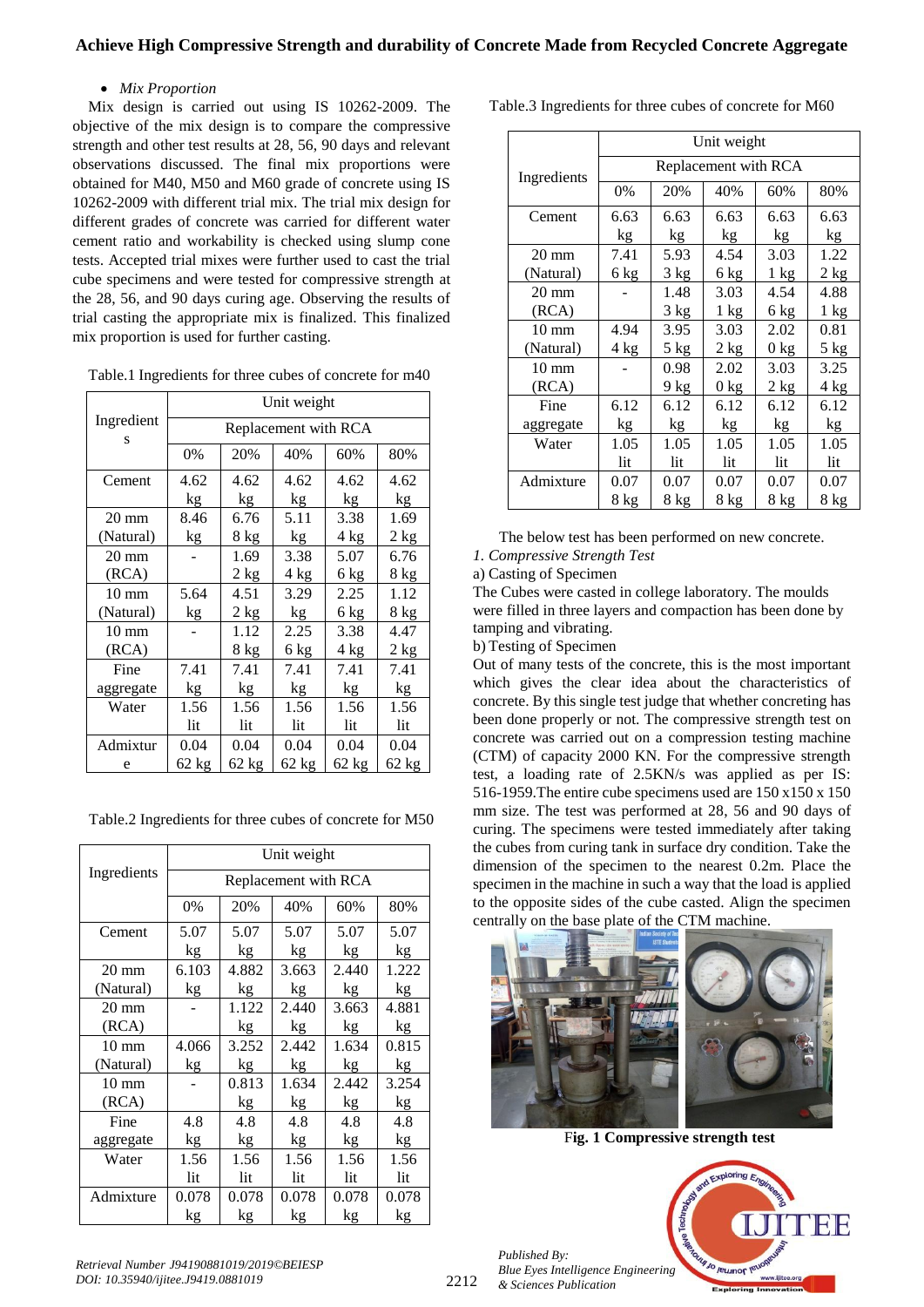| M40        |         |         |         |  |  |  |  |
|------------|---------|---------|---------|--|--|--|--|
| Percentage | 28 days | 56 days | 90 days |  |  |  |  |
| 0%         | 56.15   | 57.89   | 58.26   |  |  |  |  |
| 20%        | 51.5    | 52.32   | 55.45   |  |  |  |  |
| 40%        | 49.63   | 51.59   | 52.18   |  |  |  |  |
| 60%        | 47.33   | 47.58   | 48.39   |  |  |  |  |
| 80%        | 42.67   | 45.62   | 45.91   |  |  |  |  |
|            | M50     |         |         |  |  |  |  |
|            |         |         |         |  |  |  |  |
| Percentage | 28 days | 56 days | 90 days |  |  |  |  |
| 0%         | 64.59   | 65.02   | 65.87   |  |  |  |  |
| 20%        | 60.71   | 59.9    | 62.49   |  |  |  |  |
| 40%        | 58.93   | 57.21   | 59.84   |  |  |  |  |
| 60%        | 47.33   | 47.58   | 60%     |  |  |  |  |
| 80%        | 42.67   | 45.62   | 80%     |  |  |  |  |
|            | M60     |         |         |  |  |  |  |
|            |         |         |         |  |  |  |  |
| Percentage | 28 days | 56 days | 90 days |  |  |  |  |
| 0%         | 56.15   | 57.89   | 58.26   |  |  |  |  |
| 20%        | 51.5    | 52.32   | 55.45   |  |  |  |  |
| 40%        | 49.63   | 51.59   | 52.18   |  |  |  |  |
| 60%        | 47.33   | 47.58   | 48.39   |  |  |  |  |
| 80%        | 42.67   | 45.62   | 45.91   |  |  |  |  |

Table. 3 Compressive Strength Test Result

## *c) Abrasion Test*

The IS 1237 (2012): Cement Concrete Flooring Tiles – Specification were used for testing. The abrasion test were performed to measure the abrasion resistance of concrete made from RCA. Abrasion test gave impact on durability of concrete.

a) Procedure for Casting Specimen

The casting procedure was done by making a proper dimension mold for the tiles. The tiles were cured for 28 days of curing period as per code provision.



**Fig. 2 Abrasion test specimen**



## **Fig. 3 Abrasion test of concrete made from RCA** b) Results and Observations

The specimen were put in abrasion testing machine after 28 days of curing period where machine has been operated as per IS 1237 -2012 annexure G. the thickness affection result were counted and describe in table 4 and table 5. The wear effect was measured by the following formula.

Thickness (t) = 
$$
\frac{(W_1-W_2) \times V_1}{W_1 \times A}
$$

Where,

 $t = average loss in thickness, in mm;$ 

 $W1 =$  initial mass of the specimen, in gm;

 $W2 =$  final mass of the abraded specimen, in gm;

 $V1 =$  initial volume of the specimen, in mm;

 $A =$  surface area of the specimen, in mm.

| Repla<br>cemen<br>t | Area         | Thickness (mm) |                |            | Weight<br>(gm) |                | Thickness<br>$(t)=(W1 -$<br>W2)<br>$*V \setminus (W1*$<br>A) | Avg.<br>Thick<br>ness |
|---------------------|--------------|----------------|----------------|------------|----------------|----------------|--------------------------------------------------------------|-----------------------|
| $\%$                | (sq.m)<br>m) | t1             | t2             | t3         | W1             | W <sub>2</sub> | (t)(mm)                                                      | (mm)                  |
| 0%                  |              |                |                |            |                |                |                                                              |                       |
| 1                   | 52.95        | 33.73          | 32.94          | 0.79 514   |                | 463            | 0.297                                                        |                       |
| $\overline{c}$      | 52.95        | 33.85          | 33.03          | $0.82$ 507 |                | 459            | 0.284                                                        | 0.248                 |
| 3                   | 52.95        | 32.99          | 33.18          | 0.81 516   |                | 474            | 0.244                                                        |                       |
| 20%                 |              |                |                |            |                |                |                                                              |                       |
| 1                   | 52.95        | 32.89          | 32.13          | 0.76 490   |                | 443            | 0.287                                                        |                       |
| $\overline{c}$      | 52.95        | 32.71          | 31.94          | 0.77 451   |                | 415            | 0.22                                                         | 0.256                 |
| 3                   | 52.95        | 32.19          | 31.4           | 0.79 472   |                | 431            | 0.26                                                         |                       |
| 40%                 |              |                |                |            |                |                |                                                              |                       |
| 1                   | 52.95        | 33.17          | 32.42 0.75 440 |            |                | 404            | 0.245                                                        |                       |
| $\overline{c}$      | 52.95        | 33.4           | 32.62          | 0.75 430   |                | 394            | 0.251                                                        | 0.260                 |
| 3                   | 52.95        | 33.21          | 32.43          | 0.78 423   |                | 388            | 0.248                                                        |                       |
| 60%                 |              |                |                |            |                |                |                                                              |                       |
| 1                   | 52.95        | 32.75          | 31.94          | 0.81 435   |                | 397            | 0.262                                                        |                       |
| $\overline{c}$      | 52.95        | 32.88          | 32.07          | 0.81       | 490            | 453            | 0.227                                                        | 0.275                 |
| 3                   | 52.95        | 32.17          | 31.38          | 0.79400    |                | 361            | 0.293                                                        |                       |

## Table: 4 M50 Abrasion value for 28 days

*Published By: Blue Eyes Intelligence Engineering & Sciences Publication*